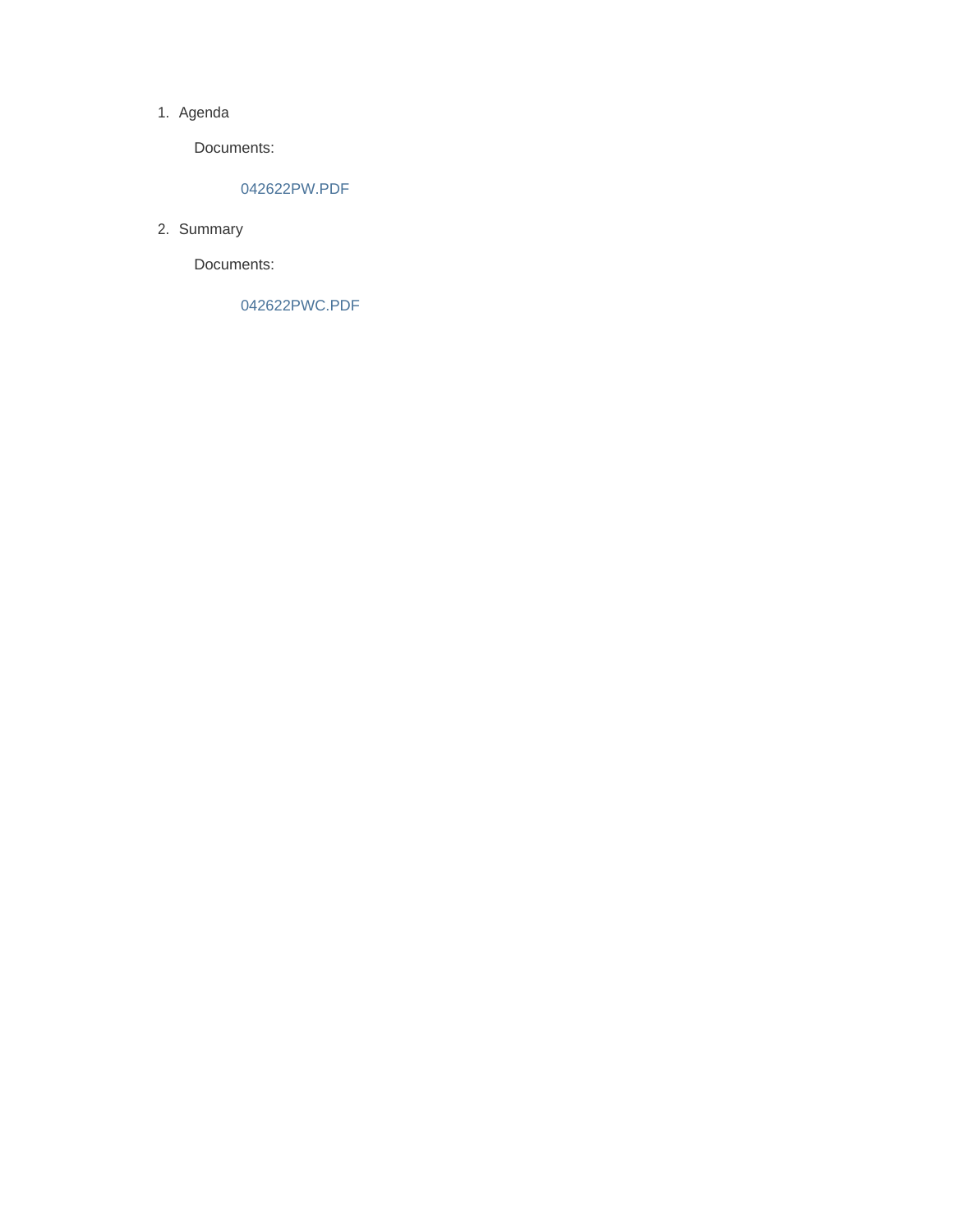

### **City of Marietta**

205 Lawrence Street Post Office Box 609 Marietta, Georgia 30061

# **Meeting Agenda**

### **PUBLIC WORKS COMMITTEE**

|                                | Grif Chalfant, Chairman        |
|--------------------------------|--------------------------------|
|                                | <b>Andy Morris, Vice Chair</b> |
|                                | Joseph R. Goldstein            |
| <b>Tuesday, April 26, 2022</b> | <b>Council Chamber</b>         |

*Immediately Following Economic/Community Development Committee*

### **CALL TO ORDER:**

#### **MINUTES:**

**20220356 Regular Meeting - March 29, 2022**

Review and approval of the March 29, 2022 meeting minutes.

#### **BUSINESS:**

| 20220395 | 2011 SPLOST TIP Summary                                              |
|----------|----------------------------------------------------------------------|
|          | Discussion on the 2011 SPLOST TIP Summary.                           |
| 20220396 | 2016 SPLOST TIP Summary                                              |
|          | Discussion on the 2016 SPLOST TIP Summary.                           |
| 20220397 | 2022 SPLOST TIP Summary                                              |
|          | Discussion on the 2022 SPLOST TIP Summary.                           |
| 20220398 | March 2022 Public Works Departmental Performance Report              |
|          | Discussion on the monthly activities of the Public Works Department. |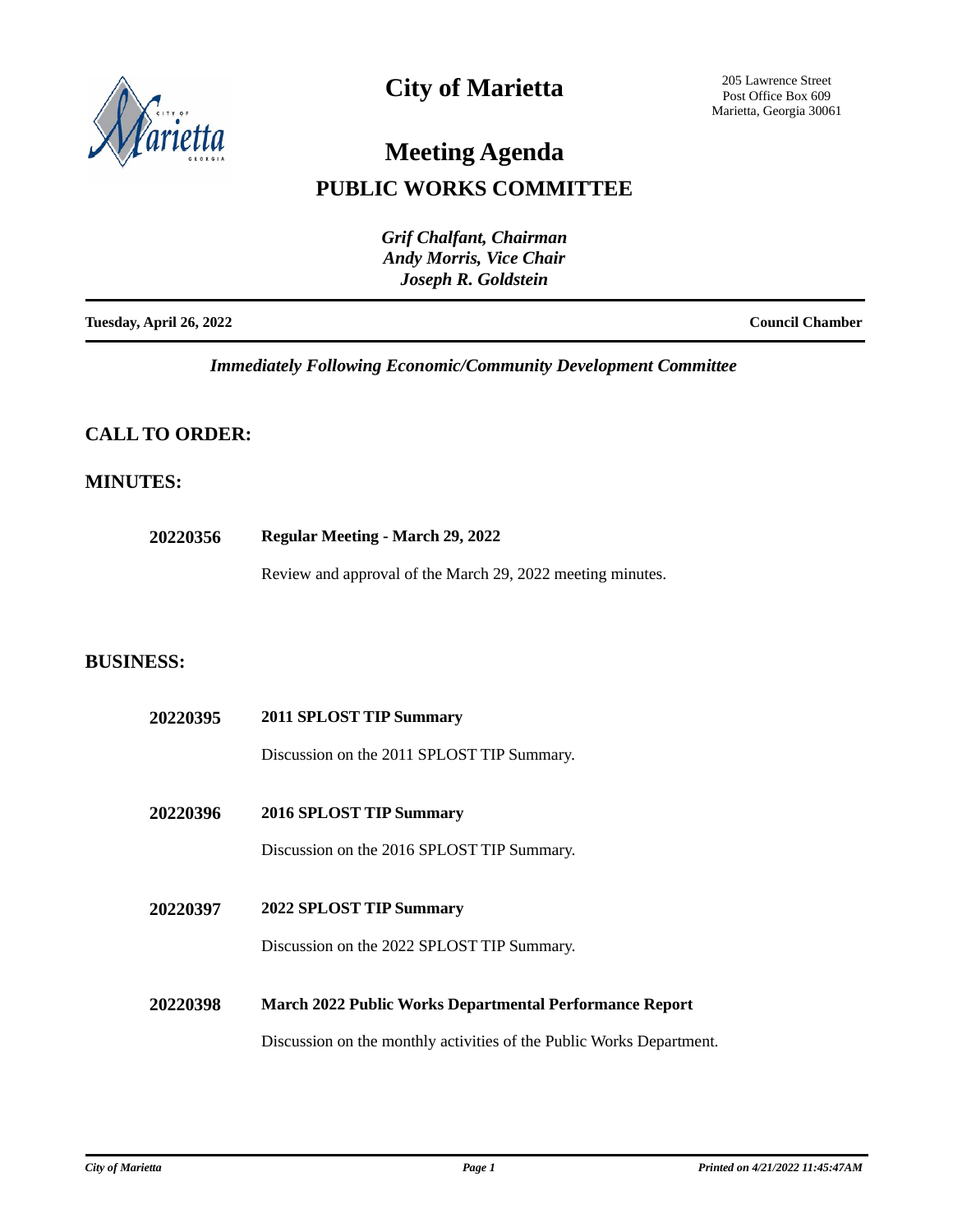| <b>Aviation Road Traffic Calming</b>                                                                                                            |
|-------------------------------------------------------------------------------------------------------------------------------------------------|
| <b>Aviation Road Traffic Calming Proposal</b>                                                                                                   |
| <b>No Through Truck Designations</b>                                                                                                            |
| No Through Truck designations along Hedges Street, West Dixie Avenue, and Gramling<br>Street from Powder Springs Street to West Atlanta Street. |
|                                                                                                                                                 |

### **ADJOURNMENT:**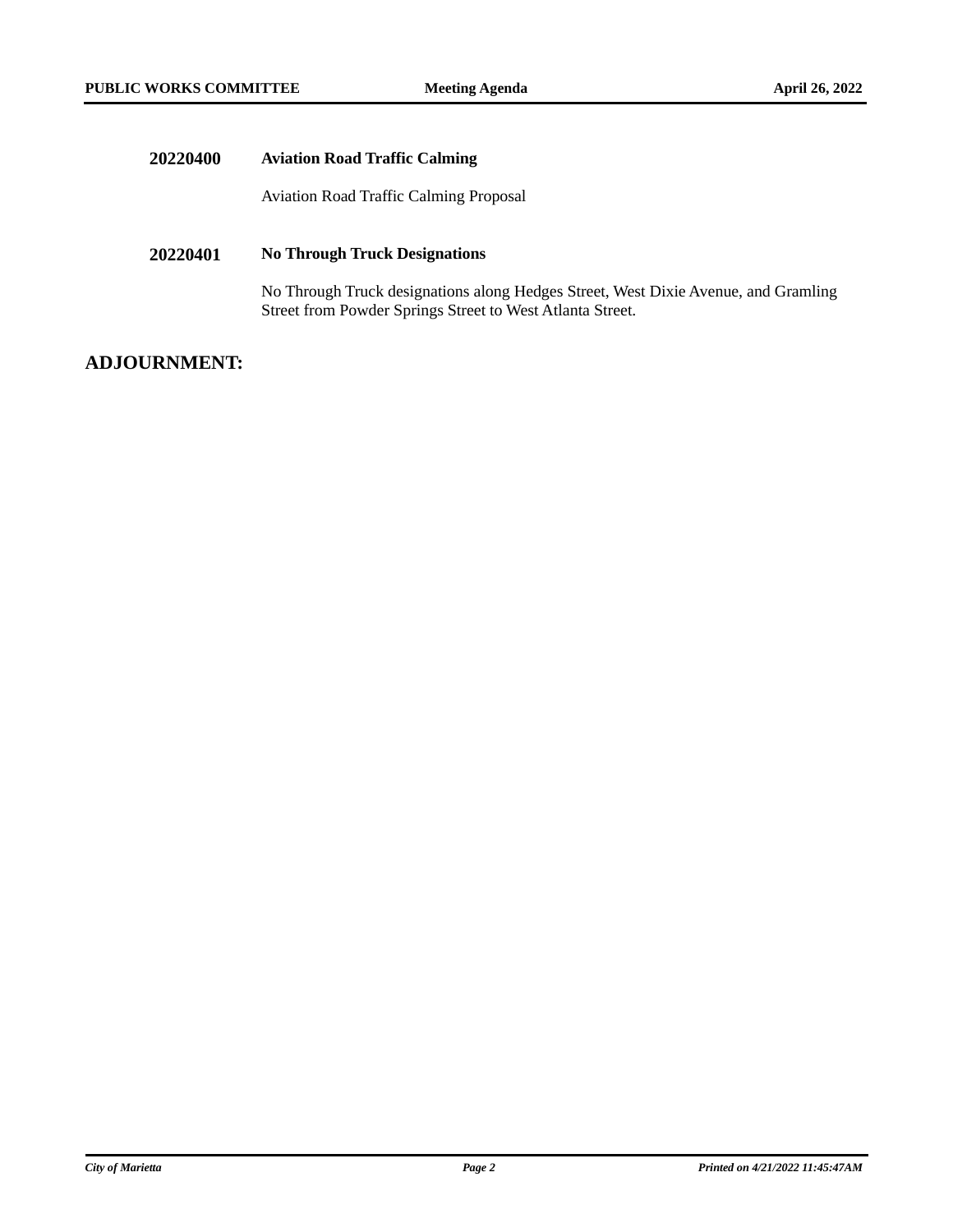

## **City of Marietta**

# **Meeting Summary PUBLIC WORKS COMMITTEE**

*Grif Chalfant, Chairman Andy Morris, Vice Chair Joseph R. Goldstein*

**Tuesday, April 26, 2022 Council Chamber**

#### **Immediately Following Economic/Community Development Committee**

| 20220356 | <b>Regular Meeting - March 29, 2022</b>                                                                                                              |
|----------|------------------------------------------------------------------------------------------------------------------------------------------------------|
|          | Review and approval of the March 29, 2022 meeting minutes.<br><b>Approved and Finalized</b>                                                          |
| 20220395 | <b>2011 SPLOST TIP Summary</b>                                                                                                                       |
|          | Discussion on the 2011 SPLOST TIP Summary.<br><b>Reported</b>                                                                                        |
| 20220396 | <b>2016 SPLOST TIP Summary</b>                                                                                                                       |
|          | Discussion on the 2016 SPLOST TIP Summary.<br><b>Reported</b>                                                                                        |
| 20220397 | <b>2022 SPLOST TIP Summary</b>                                                                                                                       |
|          | Discussion on the 2022 SPLOST TIP Summary.<br><b>Reported</b>                                                                                        |
| 20220398 | <b>March 2022 Public Works Departmental Performance Report</b>                                                                                       |
|          | Discussion on the monthly activities of the Public Works Department.<br><b>Reported</b>                                                              |
| 20220400 | <b>Aviation Road Traffic Calming</b>                                                                                                                 |
|          | Aviation Road Traffic Calming Proposal.                                                                                                              |
|          | Motion authorizing Public Works to reduce the speed limit to 25 MPH between<br>Roswell Road and North Park Drive with an estimated cost of \$250.00. |
|          | <b>Public Hearing</b>                                                                                                                                |
|          | Recommended for Council Agenda Non Consent                                                                                                           |